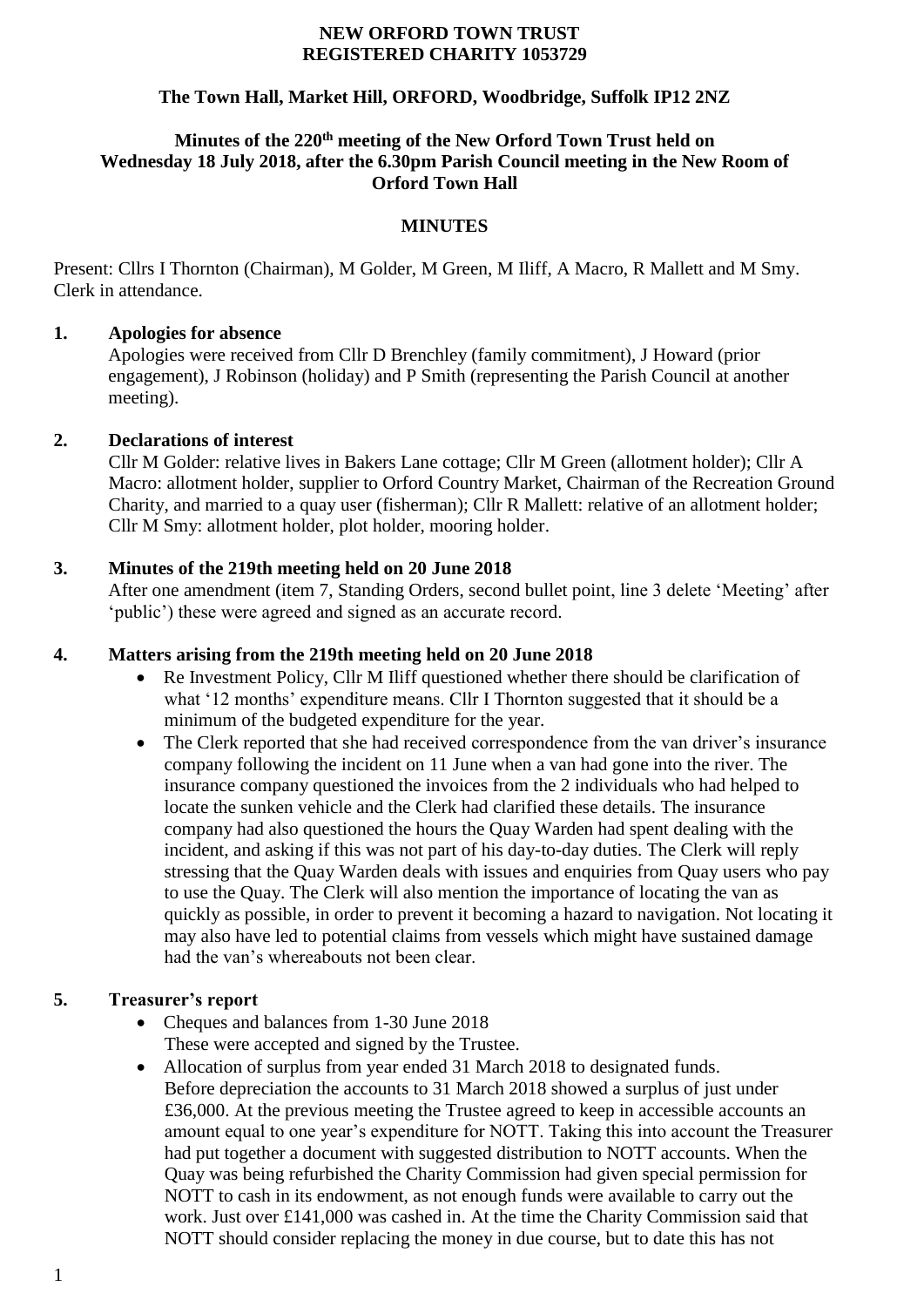happened. The Treasurer had suggested allocating the surplus from 2017/18 to the designated funds, and putting £75,000 from NOTT's general accounts back into the endowed fund. Money from this fund could only be used for exceptional reasons and with permission from the Charity Commission. This would still leave enough in the general accounts to cover one year's expenditure.

After discussion Cllr I Thornton proposed that the Trustee should distribute the money as suggested by the Treasurer, with the proviso that £750 from the Village Fund should be allocated to the Village Feast 2019:

| £15,000 | Riverside designated fund                                            |
|---------|----------------------------------------------------------------------|
| £10,000 | Estates designated fund                                              |
| £5,000  | Highways designated fund                                             |
| £6,000  | Village Fund                                                         |
| £75,000 | To be taken from general funds and put back to partially replace the |
|         | endowed funds originally withdrawn for work to Orford Quay           |

This was seconded by Cllr M Smy and agreed unanimously.

Cllr M Iliff felt that it might be prudent to specify exactly what money from each designated fund can be spent on. Cllr I Thornton suggested that NOTT could consider specifying that money from the designated funds cannot be given to any outside organisation but must stay within NOTT. This should be discussed at a later date.

#### **6. Committee reports**

- No **Estates/Highways** meeting this month
- No **Riverside** meeting this month
	- o Request for docking licence: an individual had written saying that he was considering running a business taking angling parties off shore and asking for a docking licence at Orford Quay. He would also need a mooring, which would be dealt with in the usual way. He anticipated that most of his business would be in the autumn and winter, which are quieter periods for some of the other commercial docking licence holders. It was commented that any vessel he had would be subject to certification by the MCA as it would be used in open water. The Trustee considered that an annual fee would be better than paying per use, and a figure of £600 for the first year was suggested. This would be reviewed after the first year.

#### **7. Renewal of NOTT policies**

• Allocation of Trust plots: the Trustee discussed the draft, but wished for some changes to be made. The Clerk will bring this to the next meeting.

#### **8. General Trust business**

• Annual donations for 2018: after discussion the following donations were agreed:

|         | <b>Orford Recreation Ground Management Committee</b>          | £200 |
|---------|---------------------------------------------------------------|------|
| $\circ$ | Orford Methodist Church (Quay Service)                        | £50  |
| ∩       | <b>Suffolk Accident Rescue Service</b>                        | £50  |
| $\circ$ | East Anglian Air Ambulance                                    | £200 |
| $\circ$ | <b>Orford Lay Responders</b>                                  | £200 |
| $\circ$ | The Fire Fighters Charity                                     | £200 |
| $\circ$ | Leiston, Saxmundham and District Citizens' Advice Bureau £100 |      |
| $\circ$ | League of Friends of Aldeburgh Hospital                       | £200 |
| $\circ$ | Wednesday Club, Orford                                        | £100 |
| $\circ$ | <b>Disability Advice Service</b>                              | £50  |
| $\circ$ | RNLI (specifically for Aldeburgh, if possible)                | £100 |
| $\circ$ | Flag for church flagpole                                      |      |